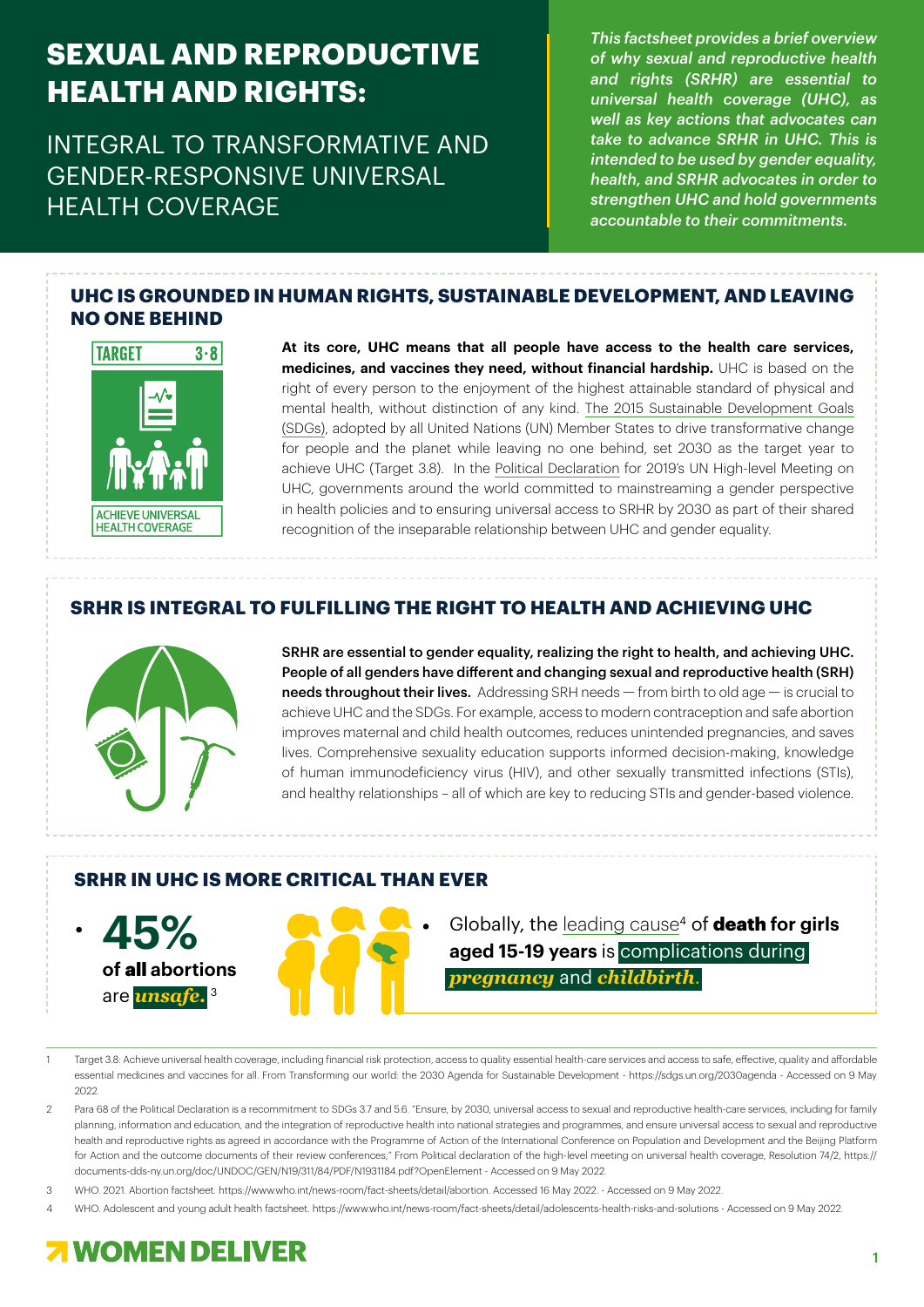In low-and middle-income countries (LMICs), approximately

# **[218](https://www.guttmacher.org/sites/default/files/report_pdf/adding-it-up-investing-in-sexual-reproductive-health-2019.pdf) [million girls and women](https://www.guttmacher.org/sites/default/files/report_pdf/adding-it-up-investing-in-sexual-reproductive-health-2019.pdf)5**

aged 15–49 years **have an** *unmet need* **for modern contraception.**

The COVID-19 pandemic had a detrimental impact on upholding SRHR.<sup>6</sup> For example:

**[12](https://www.unfpa.org/sites/default/files/resource-pdf/COVID_Impact_FP_V5.pdf)** An estimated **[million women](https://www.unfpa.org/sites/default/files/resource-pdf/COVID_Impact_FP_V5.pdf) ^^^^^^^^^^^^** may have been **unable to access** *family planning services***.** Disruptions to supplies and services lasted an average of 3.6 months.

As many as

**unintended pregnancies**  may have occurred **before** women were able to resume using family planning services during COVID-19. **[1.4](https://www.unfpa.org/sites/default/files/resource-pdf/COVID_Impact_FP_V5.pdf) [million](https://www.unfpa.org/sites/default/files/resource-pdf/COVID_Impact_FP_V5.pdf)**

### **THE INVESTMENT CASE FOR SRHR**

Fully meeting the contraceptive, maternal, and newborn healthcare needs of all women in low- and middle-income countries (LMICs) would cost an estimated **US \$9 [per person](https://www.thelancet.com/pdfs/journals/lancet/PIIS0140-6736(18)30293-9.pdf) [annually](https://www.thelancet.com/pdfs/journals/lancet/PIIS0140-6736(18)30293-9.pdf)**, and would result in:



**67 [million fewer](https://www.guttmacher.org/guttmacher-lancet-commission/accelerate-progress-executive-summary)** unintended pregnancies,

**2.2 million fewer**  newborn deaths,

and **224,000 fewer**  maternal deaths.<sup>7</sup>

Every US  $$1$  [invested](https://fp2030.org/sites/default/files/Data-Hub/ROI/FP2020_ROI_OnePager_FINAL.pdf) $8$  in meeting the unmet need for contraceptives in LMICs yields US \$120 in benefits owing to long-term economic growth and reduced infant and maternal death.

• Investing in SRHR results in significant returns<sup>8</sup> over many years, including better quality of care and healthier communities.



- 5 Adding It Up: Investing in Sexual and Reproductive Health. Guttmacher Institute. Sully et al. 2019. [https://www.guttmacher.org/report/adding-it-up-investing-in-sexual-reproductive](https://www.guttmacher.org/report/adding-it-up-investing-in-sexual-reproductive-health-2019)[health-2019](https://www.guttmacher.org/report/adding-it-up-investing-in-sexual-reproductive-health-2019) - Accessed on 9 May 2022.
- 6 Impact of COVID-19 on Family Planning: What we know one year into the pandemic. UNFPA Technical Note. 11 March 2021. [https://www.unfpa.org/sites/default/files/resource-pdf/](https://www.unfpa.org/sites/default/files/resource-pdf/COVID_Impact_FP_V5.pdf ) [COVID\\_Impact\\_FP\\_V5.pdf - Accessed on 9 May 2022.](https://www.unfpa.org/sites/default/files/resource-pdf/COVID_Impact_FP_V5.pdf )
- 7 Accelerate progress–sexual and reproductive health and rights for all. Guttmacher-Lancet Commission. Lancet. 391(10140), pp. 2642-2692. Starrs AM, et al. 2018 [https://www.](https://www.thelancet.com/pdfs/journals/lancet/PIIS0140-6736(18)30293-9.pdf) [thelancet.com/pdfs/journals/lancet/PIIS0140-6736\(18\)30293-9.pdf](https://www.thelancet.com/pdfs/journals/lancet/PIIS0140-6736(18)30293-9.pdf) - Accessed on 9 May 2022.
- 8 Family Planning's Return on Investment. FP2020. [https://fp2030.org/sites/default/files/Data-Hub/ROI/FP2020\\_ROI\\_OnePager\\_FINAL.pdf](https://fp2030.org/sites/default/files/Data-Hub/ROI/FP2020_ROI_OnePager_FINAL.pdf)  Accessed on 9 May 2022.
- 9 IPPF position paper: Universal health coverage and sexual and reproductive health and rights, 2021. [https://www.ippf.org/resource/ippf-position-paper-universal-health-coverage](https://www.ippf.org/resource/ippf-position-paper-universal-health-coverage-and-sexual-and-reproductive-health-and  )[and-sexual-and-reproductive-health-and - Accessed on 9 May 2022.](https://www.ippf.org/resource/ippf-position-paper-universal-health-coverage-and-sexual-and-reproductive-health-and  )

## **7 WOMEN DELIVER**